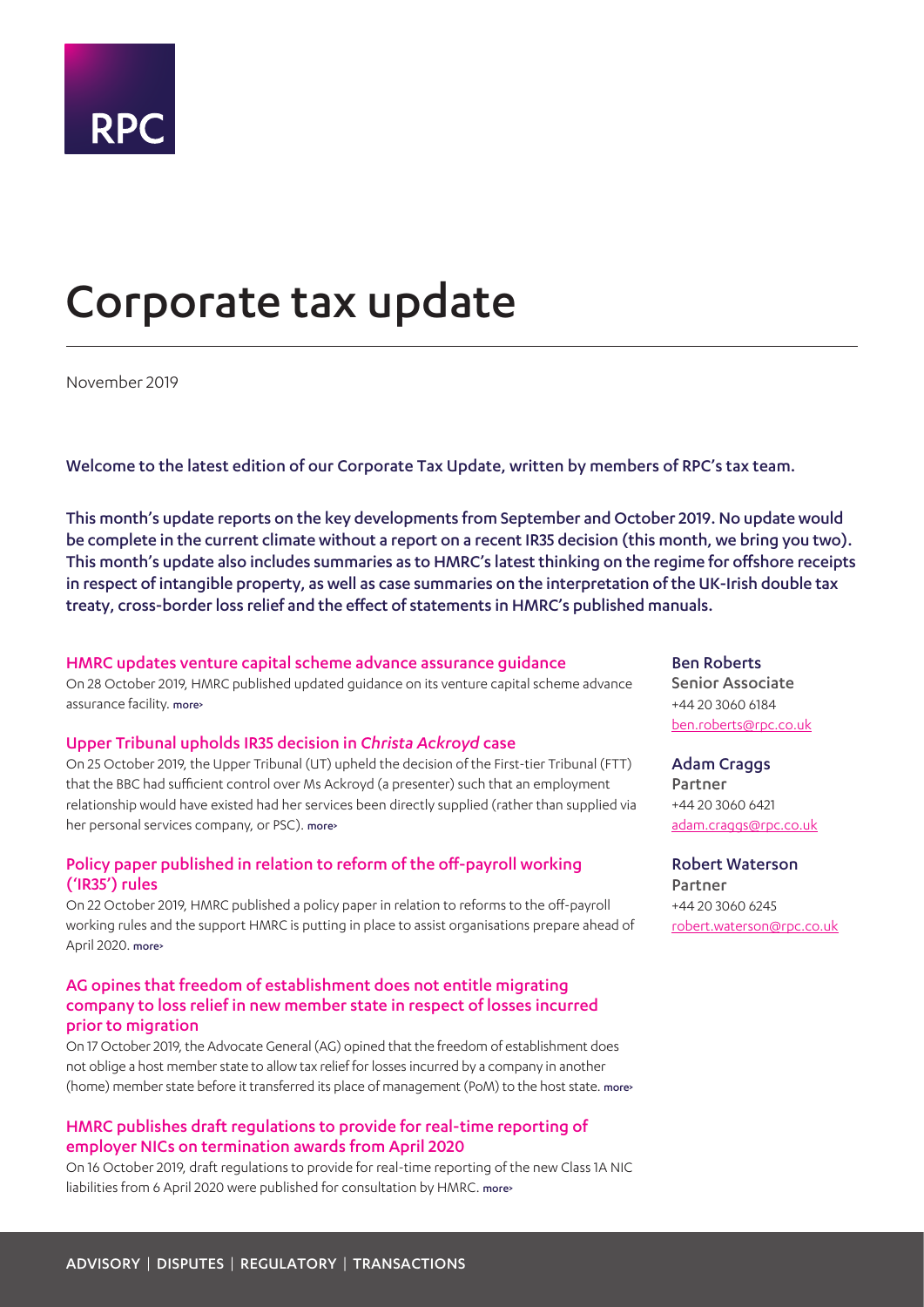## New, extended scope of UK VAT grouping rules takes effect from 1 November 2019

On 15 October 2019, HM Treasury made an order appointing 1 November 2019 as the day on which the extended scope of the VAT grouping rules take effect. [more>](#page-4-1)

## HMRC consultation response published in relation to offshore receipts in respect of intangible property

On 14 October 2019, the government published a number of documents in response to its consultation on draft Regulations relating to offshore receipts in respect of intangible property. [more>](#page-4-2)

## EU list of 'non-cooperative' jurisdictions for tax purposes updated

On 10 October 2019, the Economic and Financial Affairs Council updated the EU list of 'noncooperative' jurisdictions for tax purposes. more>

## Upper Tribunal holds that UK legislation attributing notional capital to UK PE was consistent with UK-Irish tax treaty

On 9 October 2019, the Upper Tribunal (UT) held that UK legislation setting out how equity and loan capital should be attributed to a UK permanent establishment (PE) of a non-resident company was consistent with the UK-Ireland double tax treaty (DTT). [more>](#page-5-0)

## Court of Appeal holds that published HMRC statement could give rise to a legitimate expectation, but that taxpayer did not rely on it

On 8 October 2019, the Court of Appeal held that a statement in HMRC's published manuals, although a statement as to HMRC's opinion of the law, was sufficiently clear, unambiguous and devoid of relevant qualification to produce a legitimate expectation. [more>](#page-6-0)

## ECJ agrees with AG opinion that VAT exemption does not extend to the provision and maintenance of cashpoint machines

On 3 October 2019, the ECJ held that the provision and maintenance of cashpoint machines did not fall within the VAT exemption at Article 135(1)(d) of Directive 2006/112/EC for financial services transactions, more

## OTS publishes update on its VAT report

On 1 October 2019, the Office of Tax Simplification (OTS) published an update on its VAT review. [more>](#page-7-1)

## Large business tax compliance – HMRC updates risk profile guidance

On 30 September 2019, HMRC added guidance on its revised Business Risk Review (BRR) process to the Tax Compliance Risk Management manual. [more>](#page-7-2)

## First-tier Tribunal holds that BBC presenters were caught by IR35 rules

On 17 September 2019, the First-tier Tribunal held that the so-called 'IR35' rules applied to successive contracts entered into by the BBC and personal services companies (PSCs) formed by three presenters. [more>](#page-8-0)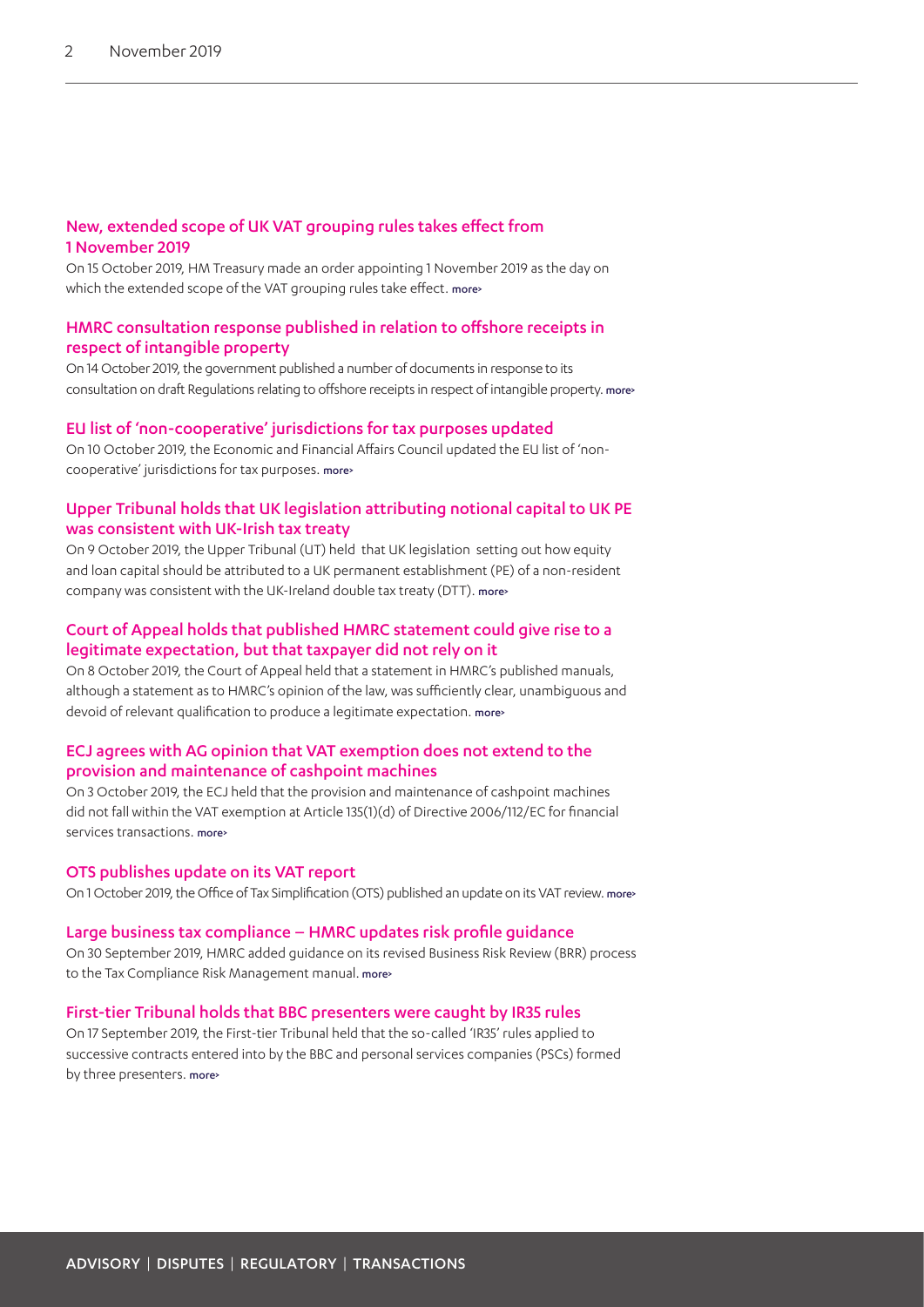#### <span id="page-2-0"></span>HMRC updates venture capital scheme advance assurance guidance

On 28 October 2019, HMRC published updated guidance on its venture capital scheme advance assurance facility.

The revised guidance confirms who can complete the advance assurance application. There are also checklists to assist with the process.

The updated guidance can be viewed [here](https://www.gov.uk/guidance/venture-capital-schemes-apply-for-advance-assurance).

[Back to contents>](#page-0-0)

#### <span id="page-2-1"></span>Upper Tribunal upholds IR35 decision in *Christa Ackroyd* case

On 25 October 20[1](#page-2-2)9, the Upper Tribunal (UT)<sup>1</sup> upheld the decision of the First-tier Tribunal (FTT) that the BBC had sufficient control over Ms Ackroyd (a presenter) such that an employment relationship would have existed had her services been directly supplied (rather than supplied via her personal services company, or PSC).

Whether or not the FTT had erred in law in its finding on "control" was the sole ground of appeal before the UT.

The taxpayer's argument centred upon the absence of an ultimate control clause in the actual contract between the BBC and the PSC. The view put forward on behalf of Ms Ackroyd was that the FTT had erred in law in implying such a clause into the hypothetical contract between the BBC and Ms Ackroyd.

The UT however held that although the hypothetical contract should properly be "based on" the terms of the actual contract between the BBC and the PSC, it is not correct that the hypothetical contract should merely track the actual one. The UT noted that the IR35 legislation requires that regard be given to the "circumstances" (in order to determine whether an employment relationship would exist were the services to be directly provided) and that these circumstances include the terms of the actual contractual arrangements. It was therefore open to the FTT to consider whether the hypothetical contract should include terms not in the actual contract. The UT noted in particular that the fact that the actual contract was detailed and was negotiated, and included a "whole agreement" clause, did not serve to limit the FTT's scope in terms of the provisions that could be implied in the hypothetical contract.

The taxpayer also submitted that the FTT erred in law in reaching a view that a "framework of control" existed on the particular facts. The taxpayer argued that the BBC lacked "effective sanctions" to control Ms Ackroyd (for example, she had no line manager and was not subject to formal appraisals). A distinction was made (on behalf of the taxpayer) between control over a worker's output, and control over input. It was (so the taxpayer's argument went) control over input that mattered for present purposes, and the BBC did not have this. The UT rejected this argument.

> <span id="page-2-2"></span>1. In *Christa Ackroyd Media Ltd v HMRC* [2019] UKUT 326 (TCC).

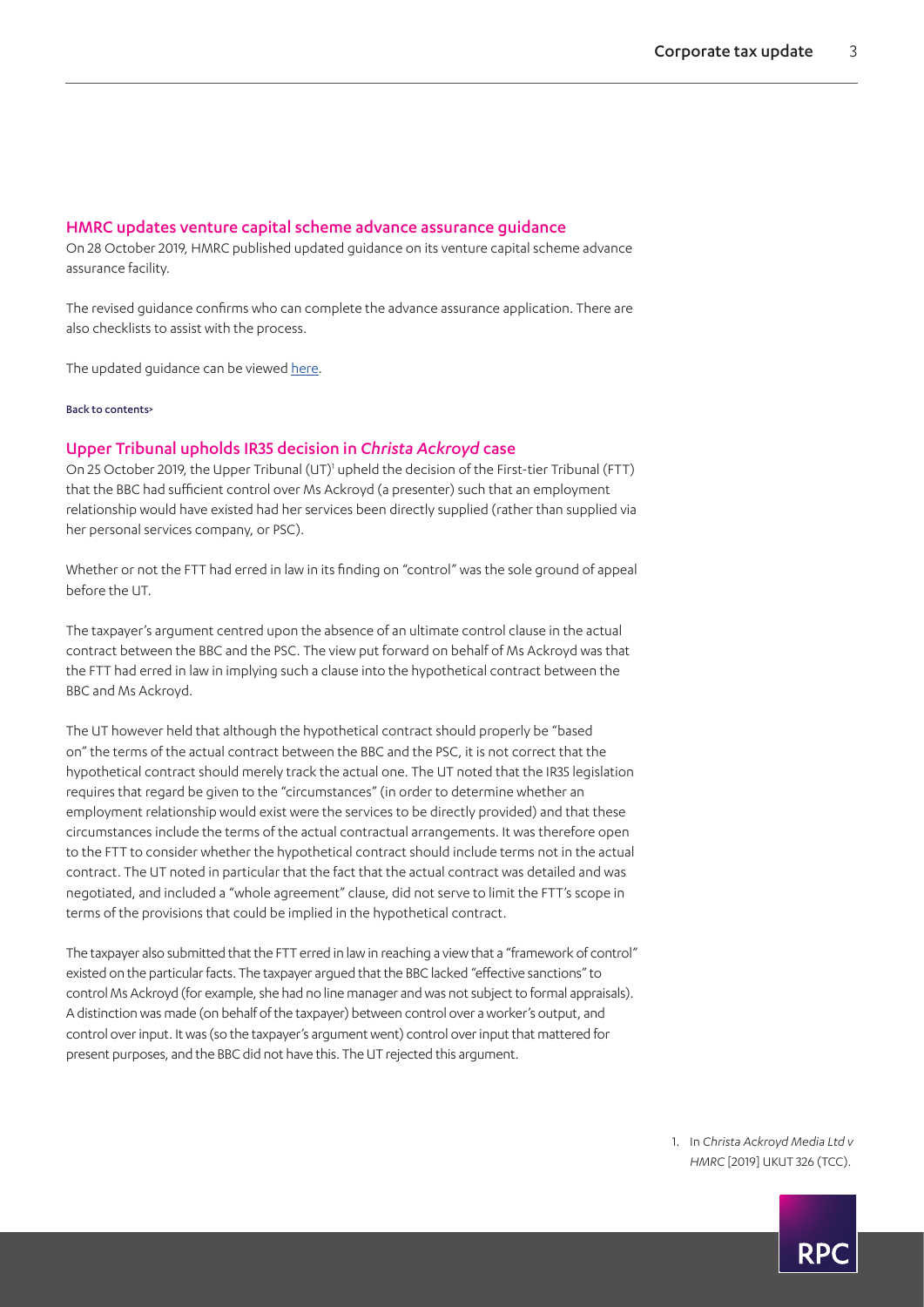The UT held that the FTT had been entitled, based upon the facts before it, to conclude that ultimate control of Ms Ackroyd rested with the BBC. Such facts included that the BBC could dictate the stories covered by Ms Ackroyd, the people she interviewed and the days she worked.

The decision can be viewed [here.](https://www.gov.uk/tax-and-chancery-tribunal-decisions/christa-ackroyd-media-ltd-v-the-commissioners-for-her-majesty-s-revenue-and-customs-2019-ukut-0326-tcc)

#### [Back to contents>](#page-0-0)

## Policy paper published in relation to reform of the off-payroll working ('IR35') rules

On 22 October 2019, HMRC published a policy paper in relation to reforms to the off-payroll working rules and the support HMRC is putting in place to assist organisations prepare ahead of April 2020.

According to HMRC, 90% of workers that should be operating the off-payroll working rules are currently not doing so. HMRC state that it has "taken the decision that they will only use information resulting from these changes to open a new enquiry into earlier years if there is reason to suspect fraud or criminal behaviour". There had previously been much speculation over whether HMRC would use indications that workers were caught by the rules to open enquiries or issue tax assessments for historical periods and this reassurance will be welcomed by those affected by the off-payroll rules.

The policy paper can be viewed [here.](https://www.gov.uk/government/publications/hmrc-issue-briefing-reform-of-off-payroll-working-rules/hmrc-issue-briefing-reform-of-off-payroll-working-rules)

[Back to contents>](#page-0-0)

## <span id="page-3-0"></span>AG opines that freedom of establishment does not entitle migrating company to loss relief in new member state in respect of losses incurred prior to migration

On 17 October [2](#page-3-1)019, the Advocate General (AG) opined<sup>2</sup> that the freedom of establishment does not oblige a host member state to allow tax relief for losses incurred by a company in another (home) member state before it transferred its place of management (PoM) to the host state.

In this particular case the company incurred losses whilst resident in the Netherlands. It then transferred its PoM to the Czech Republic, and as it could no longer use the losses in the Netherlands it sought to set them against its subsequent profits arising in the Czech Republic. The claim was disallowed by the Czech tax authorities.

The AG opined that, although the freedom of establishment allowed a transfer of PoM from one state to another, the restriction of the use of losses in this case was justified on the basis of the balanced allocation of taxing powers. The denial of the relief was consistent with the principles of territoriality, autonomy and symmetry, and was proportionate.

The AG's opinion can be viewed [here.](https://www.bailii.org/eu/cases/EUECJ/2019/C40518_O.html)

#### [Back to contents>](#page-0-0)

<span id="page-3-1"></span>2. In AURES Holdings a.s. (C-405/18).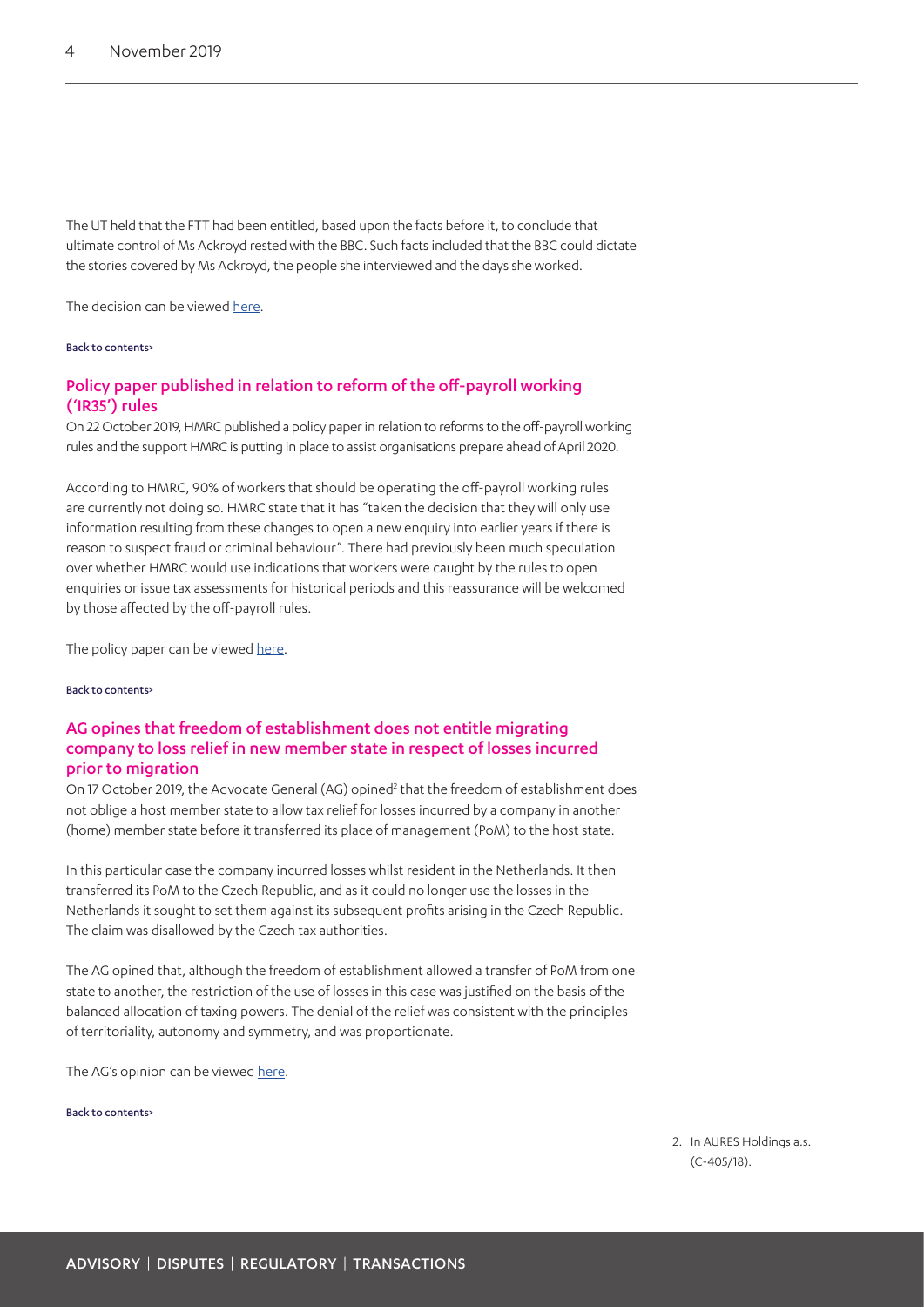## <span id="page-4-0"></span>HMRC publishes draft regulations to provide for real-time reporting of employer NICs on termination awards from April 2020

On 16 October 2019, draft regulations to provide for real-time reporting of the new Class 1A NIC liabilities from 6 April 2020 were published for consultation by HMRC. Under the National Insurance Contributions (Termination Awards and Sporting Testimonials) Act 2019, termination payments made from 6 April 2020 that exceed £30,000 and are taxable under ITEPA 2003 will give rise to an employer NIC charge.

The draft regulations provide that such NICs liabilities on cash or cash-equivalent payments should be paid and reported to HMRC as they arise (rather than under form P11D(b)). Termination awards that are benefits-in-kind should be paid and reported after the tax year end via form P11D(b).

The draft regulations can be viewed [here](https://www.gov.uk/government/consultations/draft-legislation-the-social-security-contributions-amendment-no-x-regulations-2020).

#### [Back to contents>](#page-0-0)

<span id="page-4-1"></span>New, extended scope of UK VAT grouping rules takes effect from 1 November 2019 On 15 October 2019, HM Treasury made an order appointing 1 November 2019 as the day on which the extended scope of the VAT grouping rules take effect.

Finance Act 2019 included provisions enabling certain individuals and partnerships to be eligible for inclusion in a VAT group. These changes follow the ECJ decision in *Larentia + Minerva*[3](#page-4-3) . In particular, under these extended VAT grouping rules:

- **•** an individual carrying on a business via a UK establishment and one or more UK bodies corporate are eligible to be treated as members of a VAT group if the individual controls the UK body(ies) corporate; and
- **•** two or more relevant persons (individuals, bodies corporate or Scottish partnerships) carrying on a business in partnership via a UK establishment and one or more UK bodies corporate are eligible to be treated as members of a VAT group if the partnership controls the UK body(ies) corporate

The order can be viewed [here.](http://www.legislation.gov.uk/uksi/2019/1348/pdfs/uksi_20191348_en.pdf)

#### [Back to contents>](#page-0-0)

## <span id="page-4-2"></span>HMRC consultation response published in relation to offshore receipts in respect of intangible property

On 14 October 2019, the government published a number of documents in response to its consultation on draft Regulations relating to offshore receipts in respect of intangible property.

The Offshore Receipts in respect of Intangible Property (ORIP) rules were introduced by section 15 of, and Schedule 3 to, Finance Act 2019. A tax information and impact note for the ORIP rules was published on 29 October 2018, which provides further details on the background to the regime.

As a result of consultation with affected businesses, advisory firms and representative bodies, certain technical amendments to the legislation have been identified that are necessary for the regime to work as intended. The set of the set of the set of the set of the set of the set of the set of the set of the set of the set of the set of the set of the set of the set of the set of the set of the set of the set

<span id="page-4-3"></span>

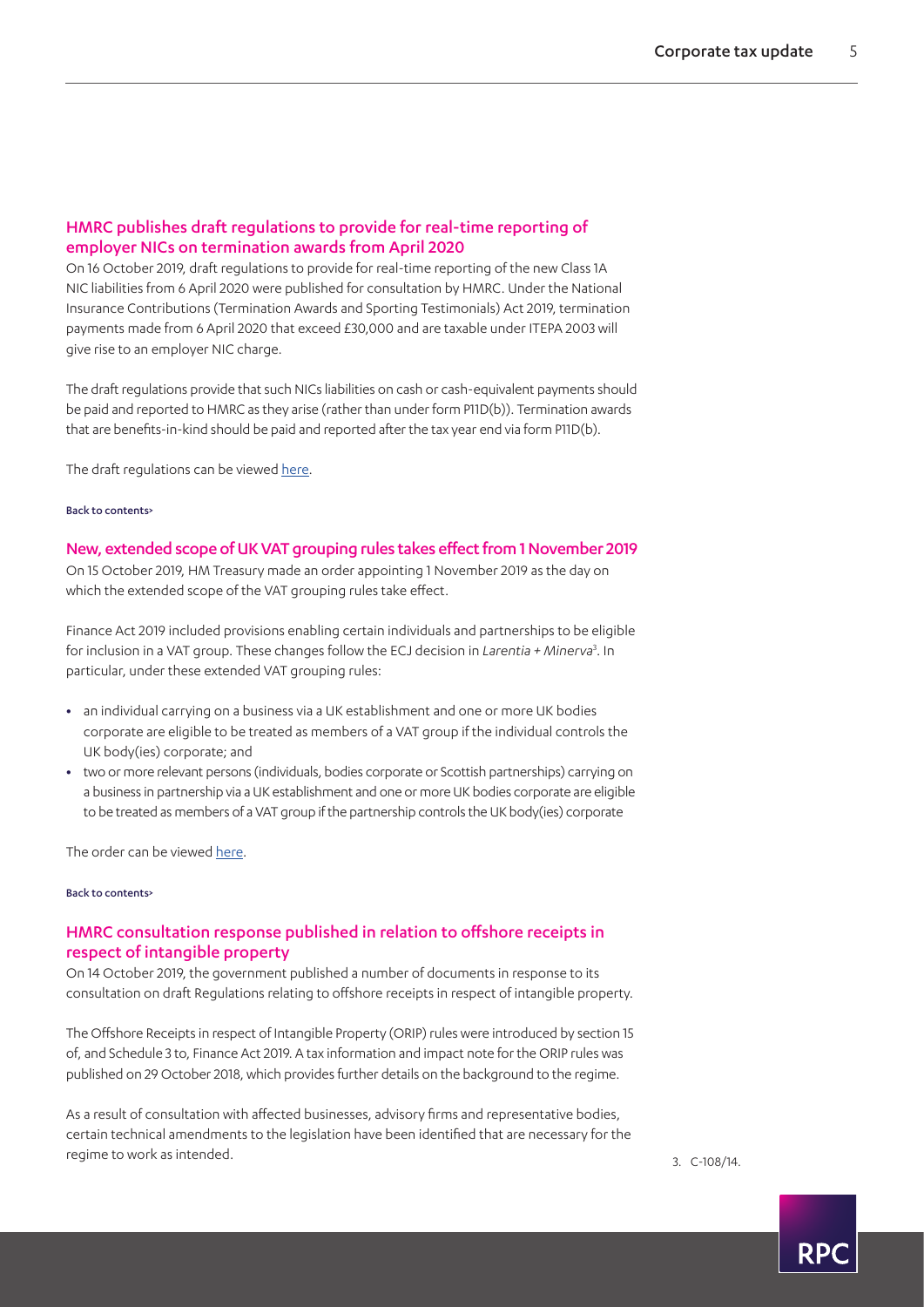The definition of UK sales has been clarified to make the rules more proportionate and improve their targeting and there are new rules to minimise double taxation, and better targeting of the jurisdictions in scope. HMRC has published the updated statutory instrument, explanatory memorandum and tax information and impact note.

The documents can be viewed [here](https://www.gov.uk/government/consultations/draft-regulations-offshore-receipts-in-respect-of-intangible-property).

#### [Back to contents>](#page-0-0)

#### EU list of 'non-cooperative' jurisdictions for tax purposes updated

On 10 October 2019, the Economic and Financial Affairs Council updated the EU list of 'non-cooperative' jurisdictions for tax purposes. The list, first adopted in December 2017, is regularly updated.

The 'list' actually has 2 parts. Annex I contains those jurisdictions deemed to be non-cooperative for tax purposes. Annex II contains a 'watch-list' for inclusion in Annex I.

Notably in this most recent update, the UAE has been removed from Annex I. Switzerland and other jurisdictions have been removed from Annex II. Nine jurisdictions now remain on Annex I: American Samoa, Belize, Fiji, Guam, Oman, Samoa, Trinidad and Tobago, the US Virgin Islands and Vanuatu.

The list is particularly relevant to the EU's cross-border tax planning arrangements disclosure regime (Council Directive (EU) 2018/822, or "DAC6"). Whether or not a jurisdiction is included in the EU list of non-cooperative jurisdictions determines the application or otherwise of DAC6 'category C' hallmark arrangements.

To view the updated EU list, see [here](https://www.consilium.europa.eu/en/press/press-releases/2019/10/10/taxation-2-countries-removed-from-list-of-non-cooperative-jurisdictions-5-meet-commitments/).

#### [Back to contents>](#page-0-0)

## <span id="page-5-0"></span>Upper Tribunal holds that UK legislation attributing notional capital to UK PE was consistent with UK-Irish tax treaty

On 9 October 2019, the Upper Tribunal (UT) held<sup>4</sup> that UK legislation<sup>5</sup> setting out how equity and loan capital should be attributed to a UK permanent establishment (PE) of a non-resident company was consistent with the UK-Ireland double tax treaty (DTT).

Two Irish companies (Irish Bank and Irish Nationwide) traded in the UK through PEs here. Each PE filed UK tax returns and claimed interest deductions on amounts borrowed from the relevant Irish company<sup>[6](#page-5-3)</sup>.

HMRC refused to allow such interest deductions, on the basis that the tax returns filed by the PEs understated the amount of equity capital of the PE (therefore overstating the PE's loan capital, and therefore the interest charges). What was at dispute in this case was whether (as contended by Irish Bank and Irish Nationwide) the terms of the DTT took precedence over the UK legislation. In other words, whether (or not) the terms of the DTT precluded the application of the relevant UK legislation.

- <span id="page-5-1"></span>4. In *Irish Bank Resolution Corporation Ltd and another v HMRC* [2019] UKUT 277 (TCC).
- <span id="page-5-2"></span>5. As in force at the relevant time.
- <span id="page-5-3"></span>6. The UT explicitly recognised the legal 'fiction' in referring to a PE "paying" an amount of interest to the non-resident company, but used such terminology as the best shorthand way of describing such dealings.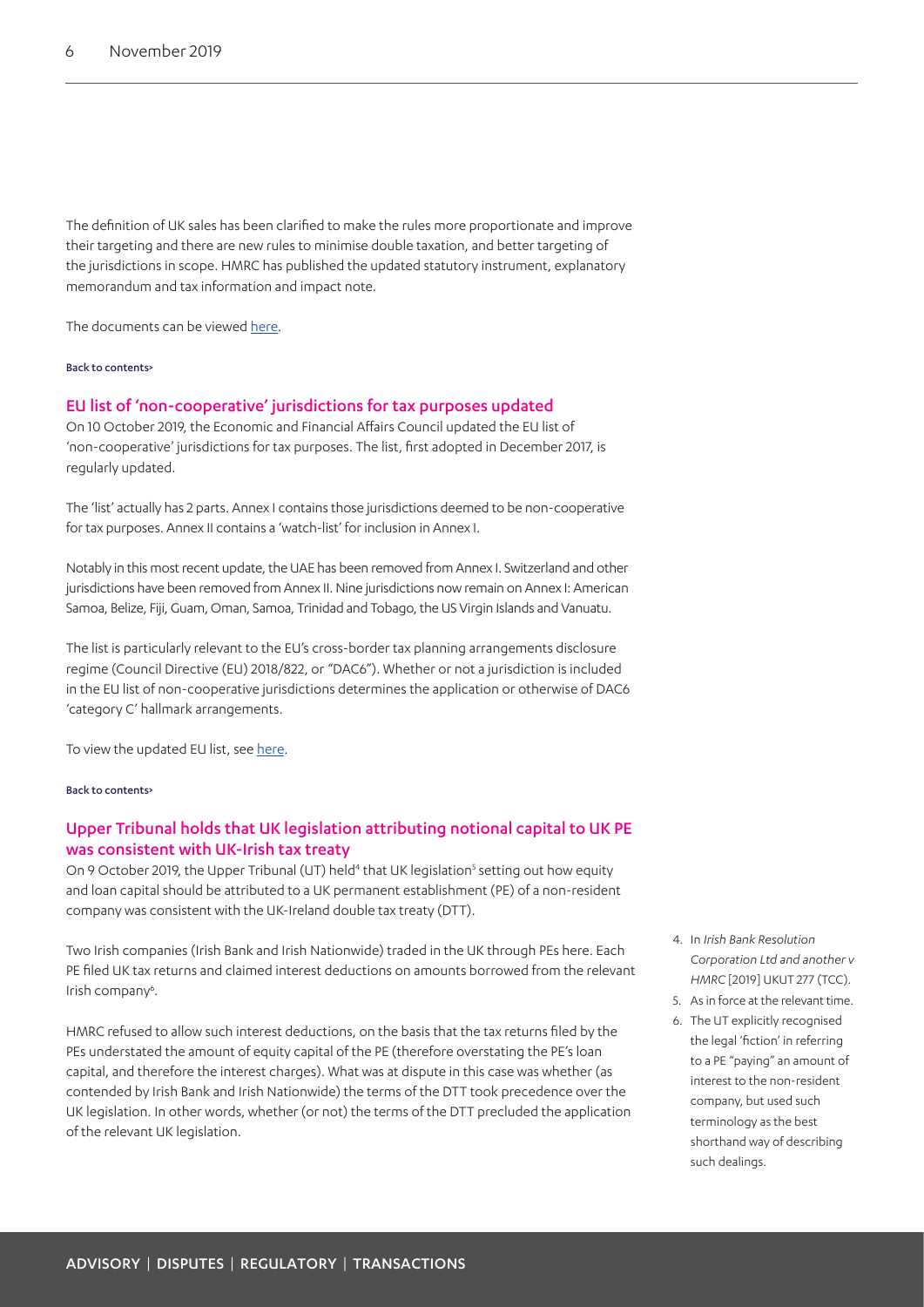The UK legislation in question was section 11AA(3)(b) of ICTA 1988<sup>[7](#page-6-1)</sup>. It provides that it shall be assumed, in attributing profits to the PE, that the PE has such equity and loan capital as it could reasonably be expected to have on the basis that the PE was a distinct and separate enterprise, dealing wholly independently with the non-resident company.

HMRC argued that section 11AA(3)(b) was one of the approaches in calculating a PE's profits that was permitted by the DTT. The DTT neither obliged this approach, nor precluded it, meaning (in HMRC's view) that the domestic law approach was permissible.

In construing the DTT, the UT held that prior HMRC practice as to the taxation of a UK PE should not be taken into account. The UT did, however, consider OECD publications and foreign case law as to similar DTTs in construing the DTT. The UT considered a number of OECD publications, published both before and after the DTT entered into force<sup>8</sup>. The UT concluded that the relevant terms of the DTT, when considered alongside the OECD publications (in particular the 2008 commentary), can be "complied with in a variety of ways".

Therefore, despite the fact that the DTT did not contain wording equivalent to section 11AA(3) (b), this did not (in the UT's view) preclude that UK provision from being relied upon by HMRC. The non-residents' appeal was accordingly dismissed.

The decision can be viewed [here.](https://www.gov.uk/tax-and-chancery-tribunal-decisions/irish-bank-resolution-corporation-ltd-in-special-liquidation-and-irish-nationwide-building-society-v-the-commissioners-for-hm-revenue-and-customs-2019-ukut-0277-tcc)

#### [Back to contents>](#page-0-0)

## <span id="page-6-0"></span>Court of Appeal holds that published HMRC statement could give rise to a legitimate expectation, but that taxpayer did not rely on it

On 8 October 201[9](#page-6-3), the Court of Appeal<sup>9</sup> held that a statement in HMRC's published manuals, although a statement as to HMRC's opinion of the law, was sufficiently clear, unambiguous and devoid of relevant qualification to produce a legitimate expectation.

The Court considered whether, on the facts, a change in HMRC's stated opinion would be so unfair as to constitute an abuse of power. The Court held to be relevant the fact that the taxpayer in question had engaged a professional tax adviser. In the Court's view, this affected the taxpayer's ability to claim to have relied on HMRC's published opinion.

In view of the fact that the taxpayer had engaged a professional advisor, and that the published HMRC statement was merely an opinion, the Court held that there was insufficient unfairness to constitute an abuse of power in this case.

The decision can be viewed [here.](https://www.bailii.org/ew/cases/EWCA/Civ/2019/1643.html)

[Back to contents>](#page-0-0)

- <span id="page-6-1"></span>7. Now superseded by section 21(2)(b) of the Corporation Tax Act 2009.
- <span id="page-6-2"></span>8. The UT noted that the further removed from the date of the DTT, the less helpful such OECD publications were likely to be.
- <span id="page-6-3"></span>9. In *R (Aozora GMAC Investment Ltd) v HMRC* [2019] ECWA Civ 1643.

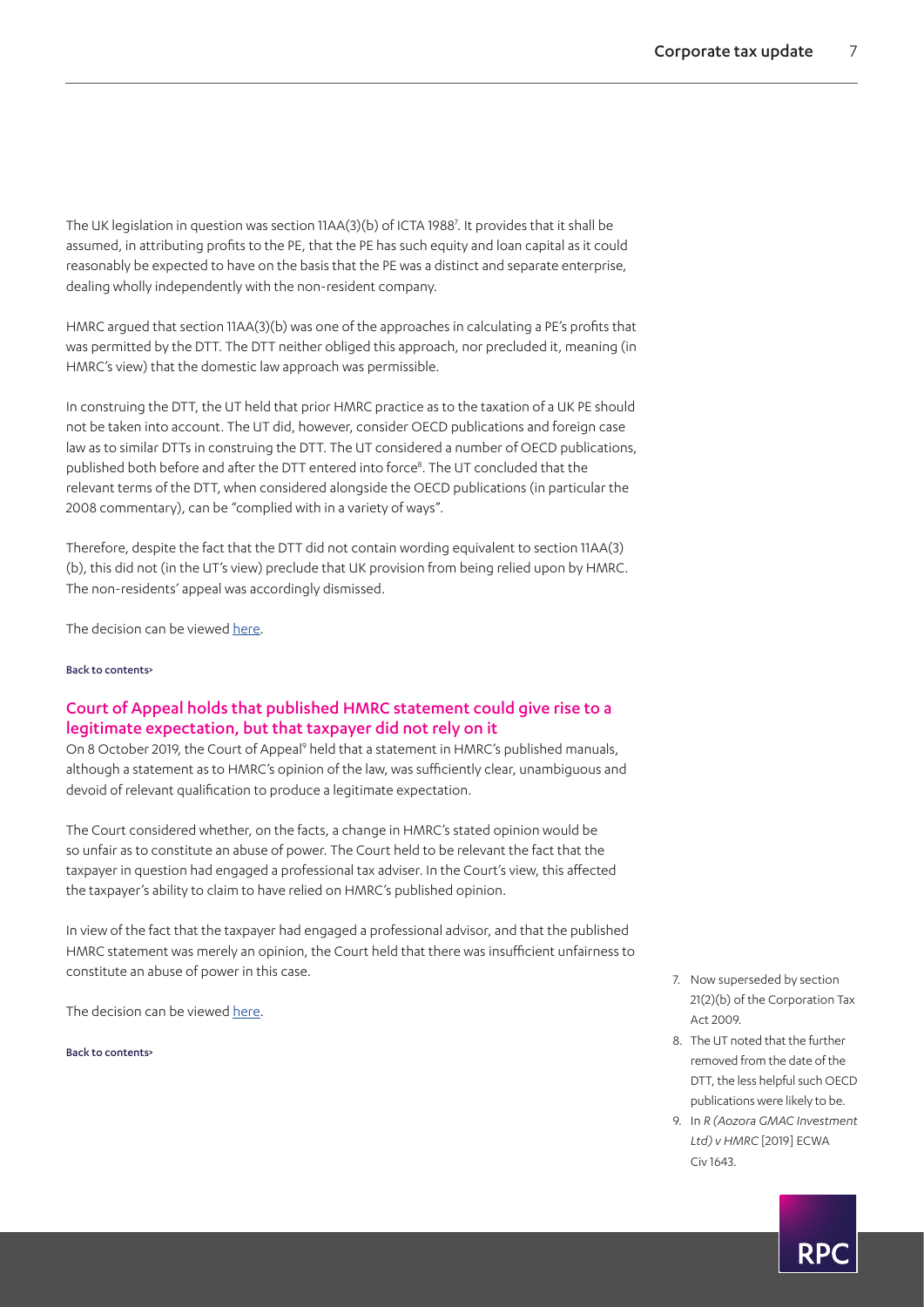## <span id="page-7-0"></span>ECJ agrees with AG opinion that VAT exemption does not extend to the provision and maintenance of cashpoint machines

On 3 October 2019, the ECJ<sup>10</sup> held that the provision and maintenance of cashpoint machines did not fall within the VAT exemption at Article 135(1)(d) of Directive 2006/112/EC for financial services transactions.

Article 135(1)(d) refers to "transactions, including negotiation, concerning deposit and current accounts, payments, transfers, debts, cheques and other negotiable instruments, but excluding debt collection and factoring".

In this case the services provided to banks by the taxpayer comprised the supply and maintenance of cashpoint machines. The taxpayer verified bank card data, requested bank authorisation and dispensed the cash. The ECJ took the view that these were merely 'functional' services, rather than the approval of transactions. The ECJ held that, in order to constitute a "payment transaction" for the purposes of the VAT exemption, the services had to have the effect of transferring funds, and effecting legal and financial change.

The decision (French version) can be viewed [here.](https://www.bailii.org/eu/cases/EUECJ/2019/C4218.html)

#### [Back to contents>](#page-0-0)

#### <span id="page-7-1"></span>OTS publishes update on its VAT report

On 1 October 2019, the Office of Tax Simplification (OTS) published an update on its VAT review. The update outlines and evaluates responses by the government, HM Treasury and HMRC to the report it published in November 2017.

The OTS notes in its update that there has been substantial progress on guidance and communication, partial exemption and the capital goods scheme, and penalties, alongside wide ongoing consideration of the approach to the VAT threshold. The OTS will continue to monitor future developments and may provide a further review on progress at a later date.

The update can be viewed [here](https://www.gov.uk/government/publications/ots-publishes-an-evaluation-update-on-its-vat-report).

#### [Back to contents>](#page-0-0)

#### <span id="page-7-2"></span>Large business tax compliance – HMRC updates risk profile guidance

On 30 September 2019, HMRC added guidance on its revised Business Risk Review (BRR) process to the Tax Compliance Risk Management manual. The BRR is generally applicable to businesses with a turnover of over £200m, or business that are particularly complex, and is the process by which HMRC evaluates, and categorises, the tax compliance risk profile of large businesses

The revised process, referred to as BRR+, will provide for four risk categories (compared to the original two), namely; low, moderate, moderate-high and high.

The BRR takes place at least annually for customers who are not "low risk" (for low risk taxpayers, the BRR is generally carried out every 3 years).

<span id="page-7-3"></span>10. In *Finanzamt Trier v Cardpoint GmbH*, successor in law to Moneybox Deutschland GmbH (Case C-42/18).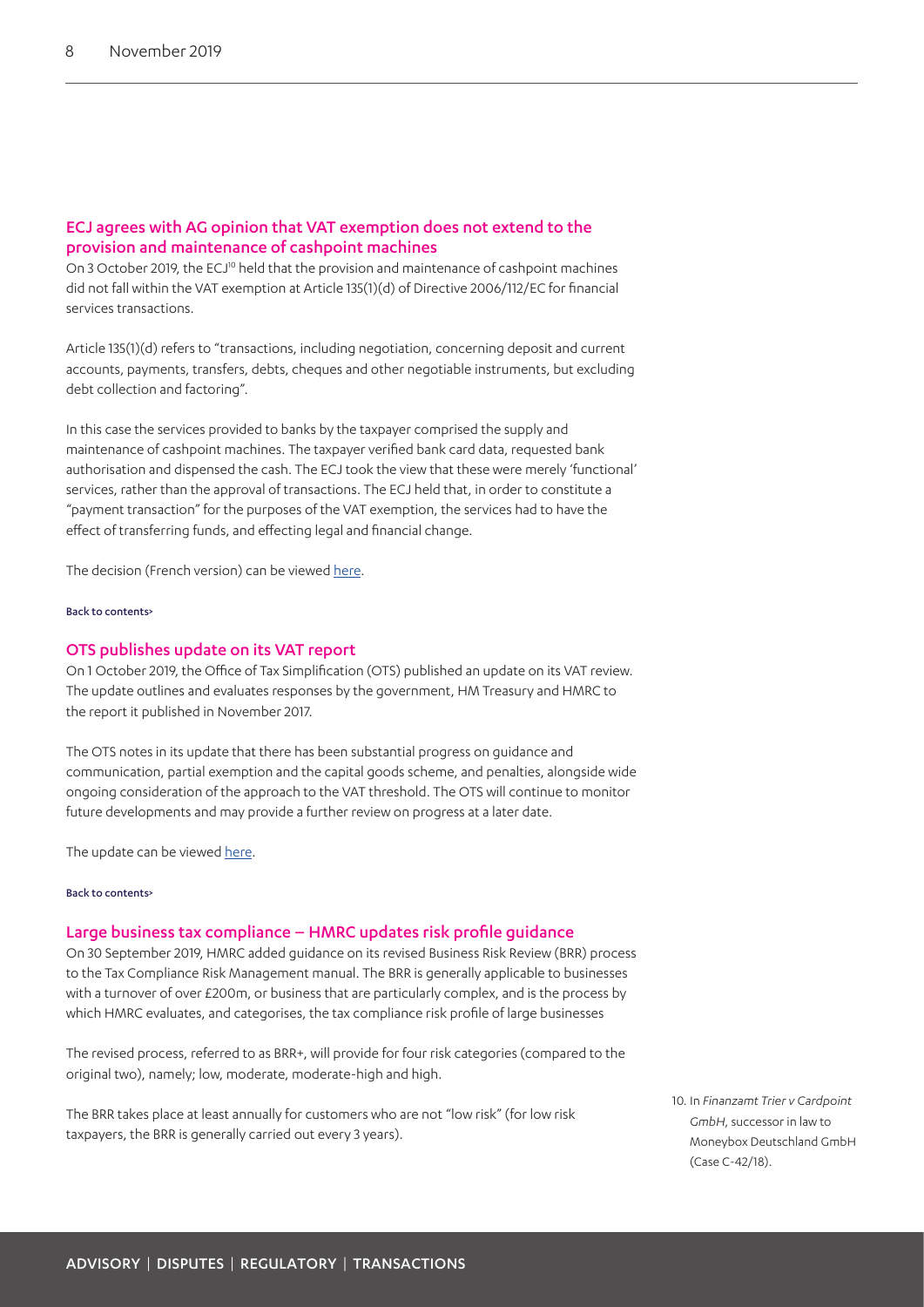Under the BRR+, a business will be assessed against three specific behaviour areas:

- **•** systems and delivery
- **•** internal governance; and
- **•** approach to tax compliance

For each area, HMRC has provided a number of "low risk" indicators – a business will be categorised under BRR+ by reference to the number of such indicators that it fails to meet.

The revised quidance can be viewed [here](https://www.gov.uk/hmrc-internal-manuals/tax-compliance-risk-management/updates).

#### [Back to contents>](#page-0-0)

#### <span id="page-8-0"></span>First-tier Tribunal holds that BBC presenters were caught by IR35 rules

On 17 September 2019, the First-tier Tribunal<sup>[11](#page-8-1)</sup> held<sup>12</sup> that the so-called 'IR35' rules applied to successive contracts entered into by the BBC and personal services companies (PSCs) formed by three presenters.

Each presenter was at all relevant times the sole shareholder and a director of the PSC that he or she set up. The contracts that were the subject of the dispute spanned periods from 2006/7 to 2013/[413.](#page-8-3)

The Tribunal held that the actual contractual terms between the relevant PSC and the BBC provided the best evidence as to what a direct, notional contract between the BBC and the relevant presenter would have looked like. For the purposes of the IR35 analysis, the Tribunal therefore focused on the terms of the actual (PSC-BBC) contracts as though they were the terms of the notional (presenter-BBC) contract.

The issue under consideration was, essentially, whether these notional contracts met the minimum requirements for there to be an employment relationship for IR35 purposes. In a lengthy judgment, the Tribunal looked at the contracts between the BBC and each of the 3 PSCs, in light of the tests of (i) mutuality of obligation and (ii) control.

The Tribunal held that the fact that the actual contracts provided that (i) the presenters were obliged to be available on a 'first-call basis', and (ii) the BBC was obligated to provide to the presenters and to pay them, for a minimum number of days' work, meant that there was a mutuality of obligation.

As for the control test, the Tribunal placed weight on the facts that (i) the BBC required the presenters to attend meetings, training and appraisals, (ii) the presenters were contractually obliged to adhere to the BBC's editorial guidelines, (iii) ultimate editorial control remained with the BBC, and (iv) the presenters were restricted from working for other organisations.

It was also considered by the Tribunal that the contracts contained no meaningful right of substitution.

The decision can be viewed [here](http://financeandtax.decisions.tribunals.gov.uk//judgmentfiles/j11337/TC07377.pdf).

[Back to contents>](#page-0-0)

- <span id="page-8-1"></span>11. In *Paya Limited and others v HMRC* [2019] UKFTT 0583 (TC).
- <span id="page-8-2"></span>12. By a casting vote.
- <span id="page-8-3"></span>13. With small variances for each PSC.